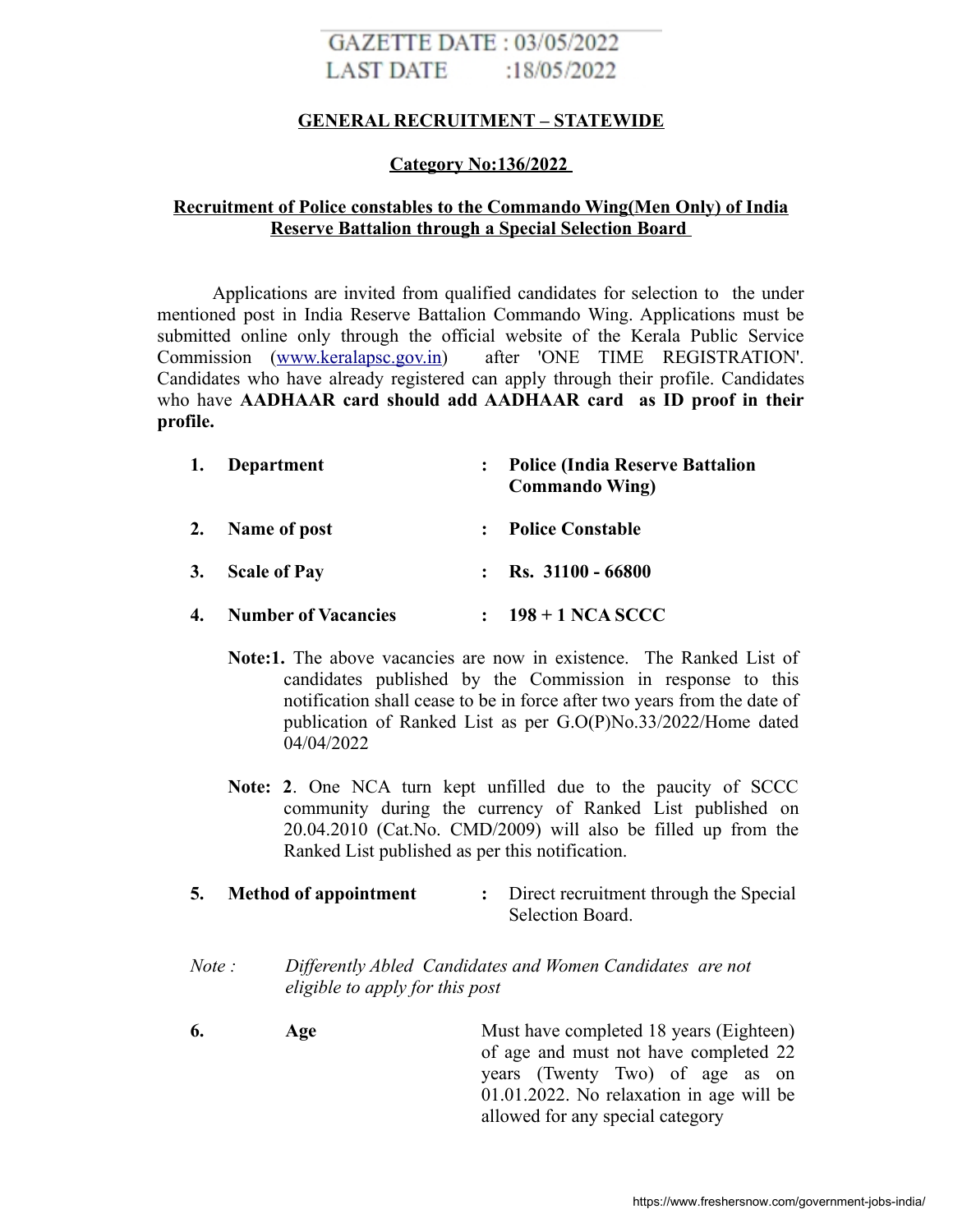## **7. Educational Qualifications:**

Pass in SSLC or its equivalent.

 No relaxation in qualification will be allowed for any special category.

**Note:**

1.Rule 10(a)(ii) Part II of KS&SSR is applicable

2.Candidates who claim equivalent qualification instead of the qualification mentioned in the notification shall produce the relevant government order to prove the equivalency at the time of verification, then only such qualification shall be treated as equivalent to the prescribed qualification concerned.

## **8. Physical Qualifications:**

Must be physically fit and should possess the following minimum physical standards as prescribed below

(a)

**(i)** Height - 167 cms

 $(i)$  Chest - 81 cms with a minimum expansion of 5 cms.

 No relaxation in physical measurement will be allowed for any special category.

## (b) **Visual Standards**:

Must be certified to possess the Visual Standards specified below without glasses.

|                | <b>Right Eye</b> | <b>Left Eye</b> |
|----------------|------------------|-----------------|
| Distant vision | $6/6$ Snellen    | $6/6$ Snellen   |
| Near vision    | 0.5 Snellen      | 0.5 Snellen     |
| <u>Note:</u>   |                  |                 |

- *i) Each eye must have full field of vision*
- *ii) Colour Blindness, Squint or any morbid conditions of the eyes or lids of either eye shall be a disqualification.*
- (c) *Must be free from apparent physical defects like knock-knee, flat foot, varicose veins, bow legs, deformed limbs, irregular and protruding teeth, defective speech and hearing.*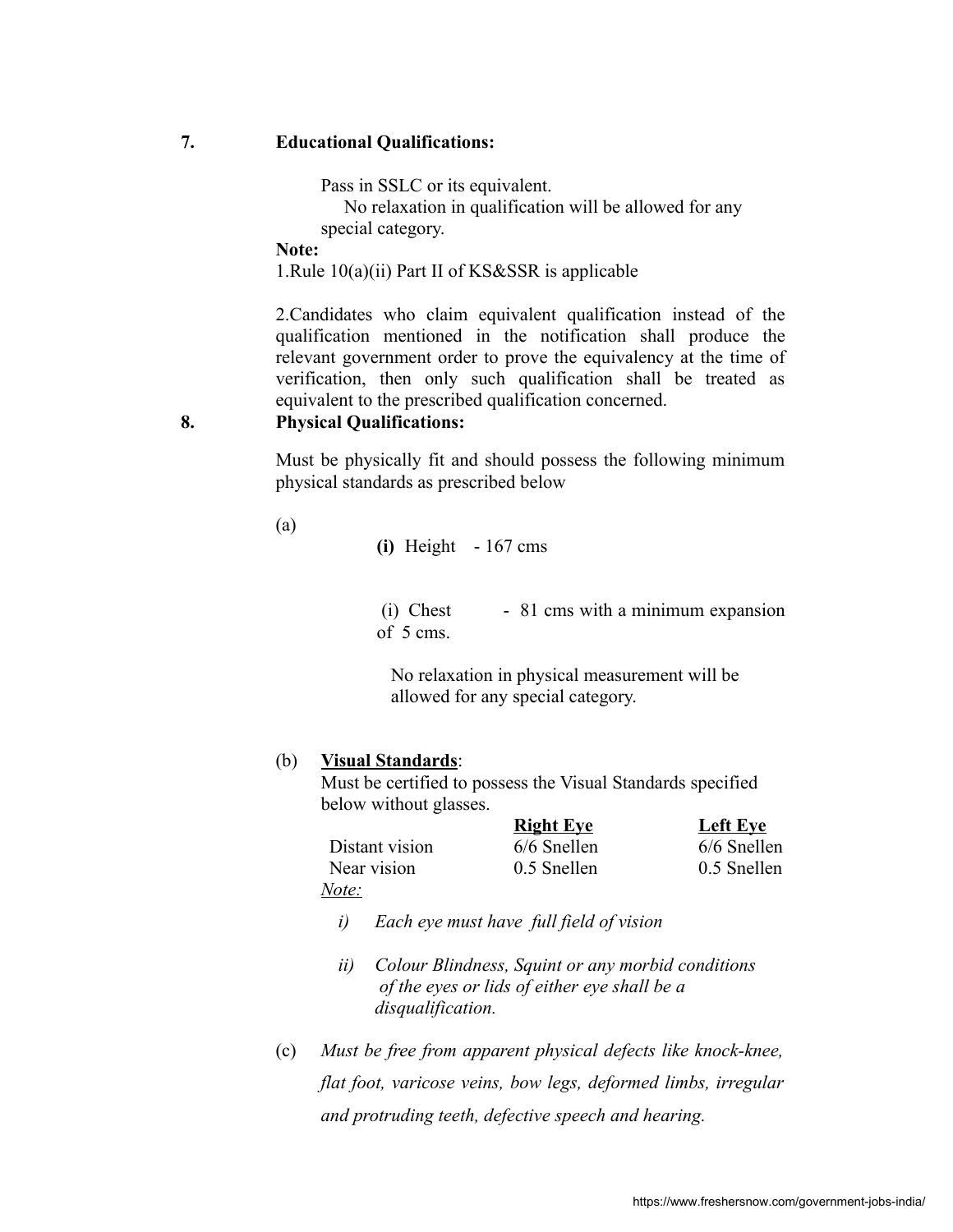(d) At the time of Endurance Test/Physical Measurement/ Physical Efficiency Test, *the candidates should produce a Medical Certificate (in original) in the forms prescribed, here under certifying to their Physical Fitness and Eyesight. The Medical Certificates (Physical Fitness) should be one obtained from a Medical Officer under the Government not below the rank of an Assistant Surgeon, and that of Eye sight from an Ophthalmologist not below the rank of an Assistant Surgeon under the Government.*

#### **FORM OF MEDICAL CERTIFICATE I(Physical Fitness)**

*(To be obtained from a Medical Officer not below the rank of Assistant Surgeon)*

I have this day, medically examined Shri.................................................... ………………………………………………………………(Name & Address) and found that he has no disease or infirmity, which would render him unsuitable for Government Service. His age, according to his own statement is ...............and by appearance is .....................

 He is physically fit for the post of Police Constable (India Reserve Battalion-Commando wing) in Police Department.

Place: Signature Date: Name and Designation of the Medical Officer

 *(Office Seal)*

#### **FORM OF MEDICAL CERTIFICATE II (Eye Sight)**

*(To be obtained from a Ophthalmologist not below the rank of an Assistant Surgeon)*

I have this day, medically examined Shri....................................................

………………………………………………………………(Name & Address) and found that he has no disease or infirmity, which would render him unsuitable for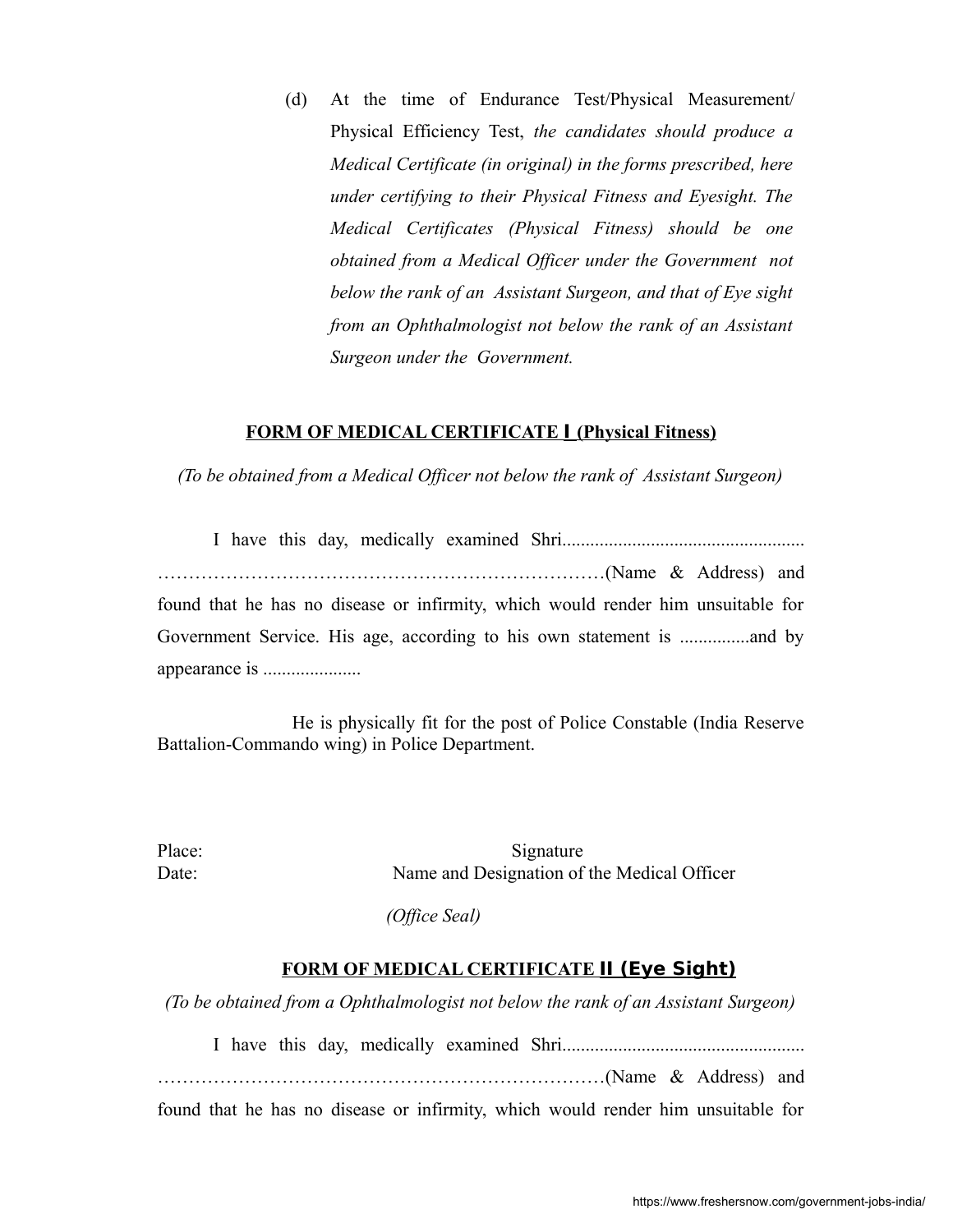Government Service. His age, according to his own statement is ...............and by appearance is ..................... and his standards of vision are as follows:-

## **STANDARD OF VISION**

(Eye Sight without glasses)

|    |                                                                                                     | <b>Right Eye</b> | Left Eye |
|----|-----------------------------------------------------------------------------------------------------|------------------|----------|
| 1. | Distant Vision                                                                                      | Snellen          | Snellen  |
| 2. | Near Vision                                                                                         | Snellen          | Snellen  |
| 3. | Field of Vision                                                                                     | .                |          |
|    | (Specify whether full or not. Entry 'normal' 'average' 'good' etc., will<br>be inappropriate here). |                  |          |
| 4. | Colour Blindness                                                                                    |                  |          |
| 5. | Squint                                                                                              |                  |          |
|    |                                                                                                     |                  |          |
| 6. | Any morbid conditions of the eyes or lids of<br>either eyes.                                        |                  |          |

Place: Signature Date: Name and Designation of the Medical Officer (Ophthalmologist)

#### *(Office Seal)*

*Note***:** Standards of vision should be clearly stated in the Certificate, as given above. Vague statements such as "*vision normal' ' vision average' 'vision good'*" etc will not be accepted. Specification for each eye should be stated separately. If the specifications are not as indicated above, the Certificate will not be accepted. Applications with defective Medical Certificates will be rejected.

## **9. Endurance Test (Qualifying Test) :-**

All candidates who have applied will have to undergo an endurance test, which will be of qualifying nature, and shall consist of a Road Run of 5km, to be completed within 25 minutes. Individual memos will not be issued for the test. Candidates can download the admission ticket for the Endurance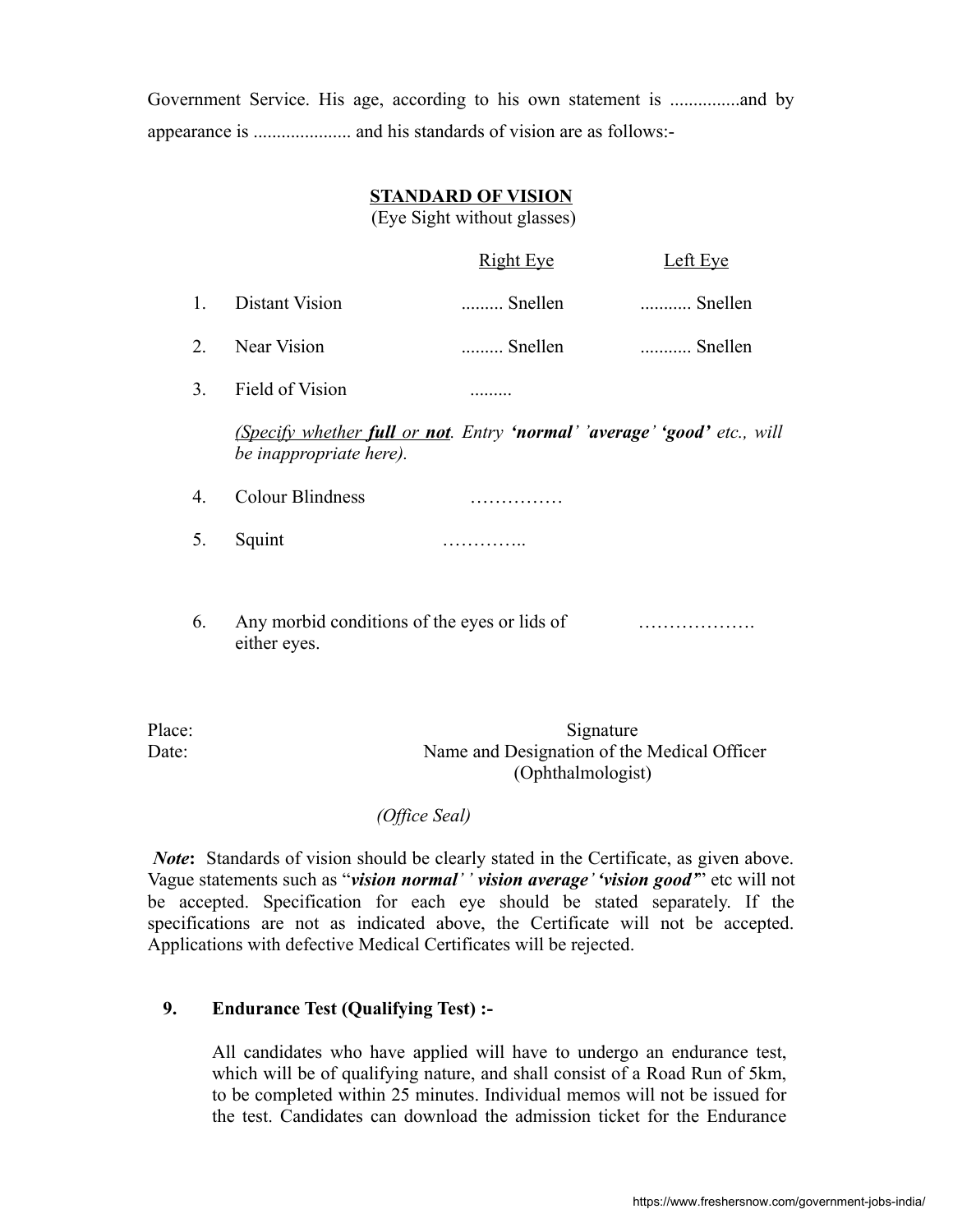test from their 'One Time Profile' in KPSC website www.keralapsc.gov.in.

## **10. Written Test/OMR Test:-**

Those who qualify in the endurance test has to undergo a Written Test /OMR Test conducted by the Special Selection Board through KPSC. Marks obtained in the written/OMR test will be given weightage of **25%** in the ranking for the selection process as per GO(P)No.33/2022/Home dtd 04.04.2022, subject to such minimum qualifying marks as may be prescribed by the Board depending on overall performance.

#### **11. Physical Efficiency Test:-**

On the basis of the marks obtained in Written/OMR test a Main list and Supplementary Lists containing sufficient number of candidates eligible for reservation, will be published. All the candidates so enlisted will be called for a Physical Efficiency Test as mentioned hereunder. The Marks obtained for the PET will be given weightage of **75%** in the ranking for selection process as per GO(P)No.33/2022/Home dated 04.04.2022.

 Note: Physical Measurements of the candidates will be taken prior to the Endurance Test/Physical Efficiency Test. Those who do not have the prescribed measurement will not be allowed to participate in the Test. Those who qualifying in the Ranked list will be subjected to suitable Medical, Psychological, Behavioral & Attitudinal tests in such manner as may be decided by the Board in which those found unsuitable will be eliminated.

| SI. | <b>Items</b>                        | <b>One Star</b>                   | <b>Two Star</b>                   | <b>Three Star</b> |
|-----|-------------------------------------|-----------------------------------|-----------------------------------|-------------------|
| No. |                                     |                                   |                                   |                   |
| 1.  | 100 Meters run                      | 14 Seconds                        | 13 Seconds                        | 12 Seconds        |
| 2.  | High Jump                           | Cm<br>132.20<br>(4'6'')           | 152.40 Cm $(5')$                  | 160 Cm $(5'3'')$  |
| 3.  | Long Jump                           | 457.20cm (15')                    | 518.20 cm $(17)$                  | 579.10 cm (19')   |
| 4.  | Putting the shot of<br>7264 grams   | 609.60 cms $(20')$                | 731.50 cms (24')                  | 853.40 cms (28')  |
| 5.  | Throwing the<br><b>Cricket Ball</b> | 6096 cms (200')                   | 6558 cms $(225')$                 | 8382 cms (275')   |
| 6.  | Rope Climbing<br>(only with hands)  | 365.80 cms (12')                  | 426.20 cms $(14')$                | 487.70 cms (16')  |
| 7.  | Pull ups or<br>chinning             | 8 times                           | 10 times                          | 15 times          |
| 8.  | 1500 meters run                     | 5<br>and<br>minutes<br>44 seconds | 5<br>minutes<br>and<br>15 seconds | 5 minutes         |

#### **STANDARD OF PHYSICAL EFFICIENCY**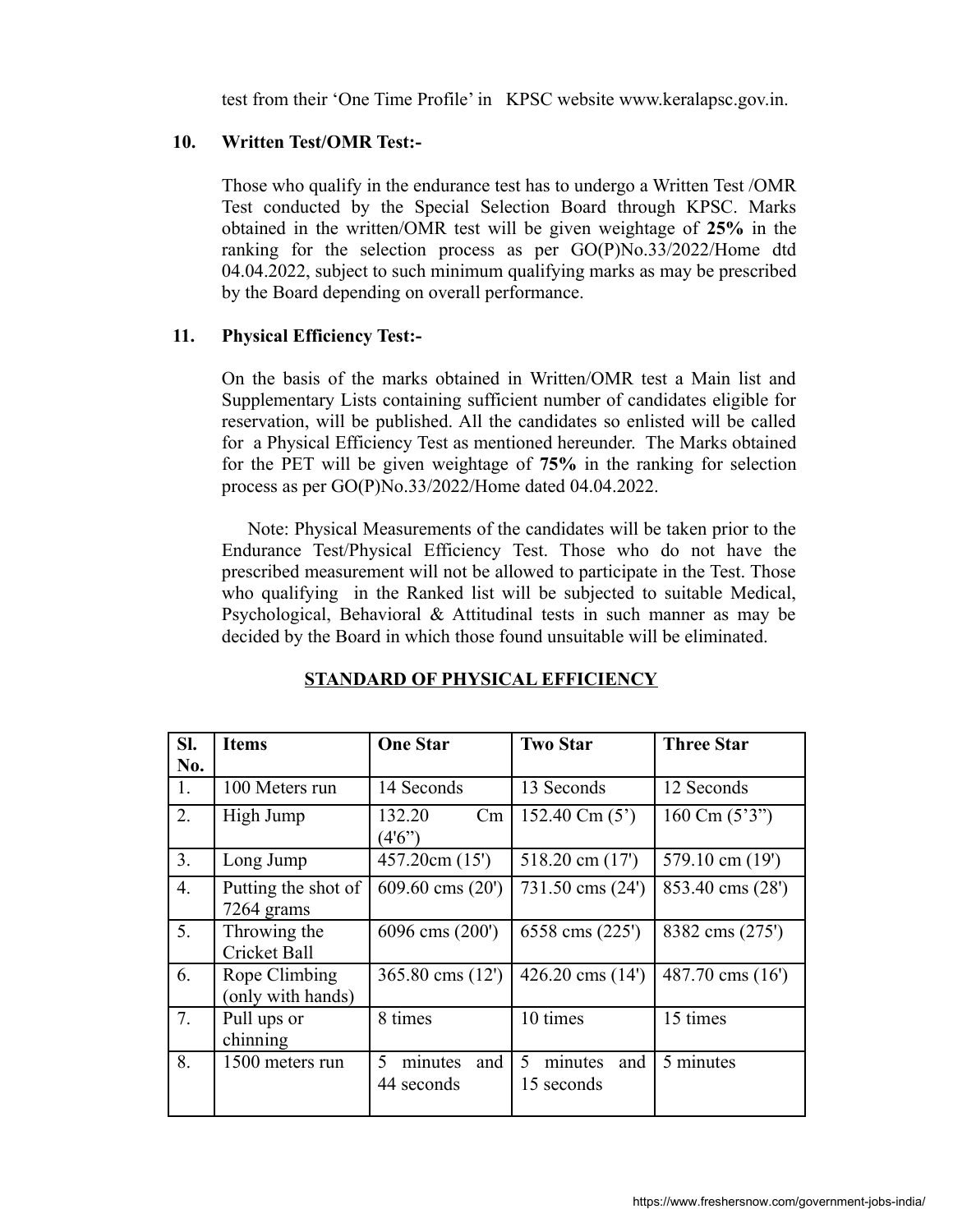Those who have achieved One Star standard performance for each item will be awarded 3 marks, Two Star standard 5 marks and Three Star Standard 6 marks. Achieving performance levels 10% better than Three Star Standard in any item will be given a bonus of 1 mark subject to the limit, that the maximum bonus mark awarded will be 2 marks. Each candidate should qualify at least 5 items in one star standard and get a minimum of 20 marks to qualify the Physical Efficiency competitive test. Total of the points in the Physical Efficiency Competitive Test will be used for the other **75%** in the weightage. On the basis of the total marks of the Written Test and Physical Efficiency Competitive Test, the final ranked list will be prepared, subject to minimum eligibility as decided by the board.

#### **12. Reservation of Appointment**

 There shall be reservation as applicable to other public services, but without any relaxation in any criteria.

## **13. Training**

Those who are selected for pre service training as Trainee Police Constables of Commando Wing, India Reserve Battalion shall undergo training on a prescribed syllabus. The total duration of training of those recruited in India Reserve Battalion will be 18 months, which will be divided into two phases of 9 months each. Phase I will be the basic training at any of the Training of 9 months each. Phase I will be the basic training at any of the Training Institutions within the State or at any place outside the State and Phase II will be the attachment to the Army, NSG and other CPMFs where Special training meant for Commandos will be arranged for them. Phase I training will be again divided into leg-one of 6 months duration and leg two of 3 months duration. After the completion of Phase I of the training, an examination will be conducted for the recruits. Those failing will be liable to be discharged, if they do not clear the test despite two more opportunities given within one year. The commandos will have to pass Additional Special Training as may be prescribed. Those who complete the training successfully will be appointed as Police Constables (Commando) of India Reserve Battalion.

## 14. **Stipend**:-

Trainee Police Constables in Commando Wing, India Reserve Battalion will be paid a monthly stipend equivalent to that of their basic pay during their period of pre service training or as decided by the Government from time to time.

## 15. **Probation:-**

Every person appointed to Commando Wing of India Reserve Battalion shall from the date on which he joins duty after successful completion of pre-service training, be on probation for a total period of two years on duty within a continuous period of three years.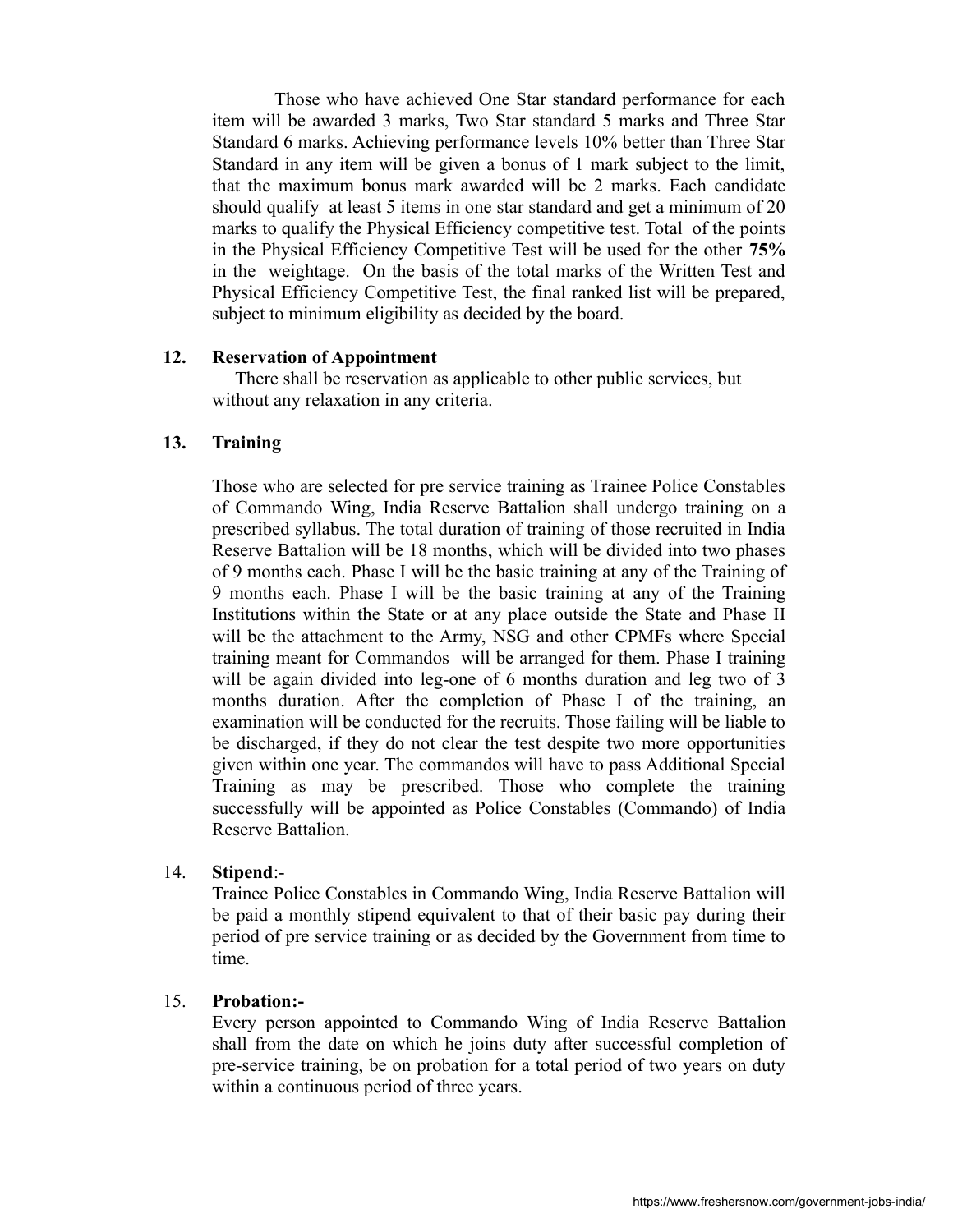## 16. **Bond:-**

Those who got selected for appointment as Trainee (Commando Wing), India Reserve Battalion shall execute a bond to the effect that they will serve in the India Reserve Battalion for a period of 5 years after completion of training, failing which they will have to remit an amount of Rs.50,000/- (Rupees Fifty Thousand only).

## 17. **Special allowances:-**

The personnel in the Commando Wing will be eligible for such Special Allowance and Special Diet Allowances as may be decided by Government from time to time in addition to their normal Pay and Allowances.

## 18. **Service Area:-**

Those recruited will be liable to serve anywhere in India or under the Government of India or Government of other States, if required.

## 19. **Transfer from Commando Wing to Regular Wing:-**

Personnel from Commando Wing are allowed to opt for Regular Wing/ District Armed Reserve of their choice on completion of 10 years or satisfactory service in the Commando Wing counted from the date of joining for training but excluding period of leave without allowance. They will also be eligible then, to be transferred to any Police Training Instituition or to any Security related special unit without loss of rank, pay or seniority. Constables can continue in the Commando Wing till they attain 40 years of age after which they may be posted in other wings in the India Reserve Battalion.

# 20. **Transfer to Armed Reserve:-**

Constables in Commando Wing, India Reserve Battalion will be considered for appointment to the District Armed Reserve of their choice on transfer, after completing 10 years of actual service which will include all eligible leave except leave without allowances. On such Armed Reserve transfer, they will be assigned seniority with effect from the date of effective advice of the Special Selection Board.

## 21. **Promotion:-**

 They will be eligible for promotion to the rank of Head Constable in India Reserve Battalion on completion of 3 years of service and passing the prescribed test. The Constable in the Commando Wing will also be eligible for promotion as Head Constable in the Regular Wing in the India Reserve **Battalion** 

# **Special Attention to the Candidates**

 Candidates will be required to continuously undergo special training which will be quite specialized and highly demanding. They will be required to be subject to arduous and dangerous working conditions and will have to knowingly expose themselves to life threatening situations for saving others and for ensuring security.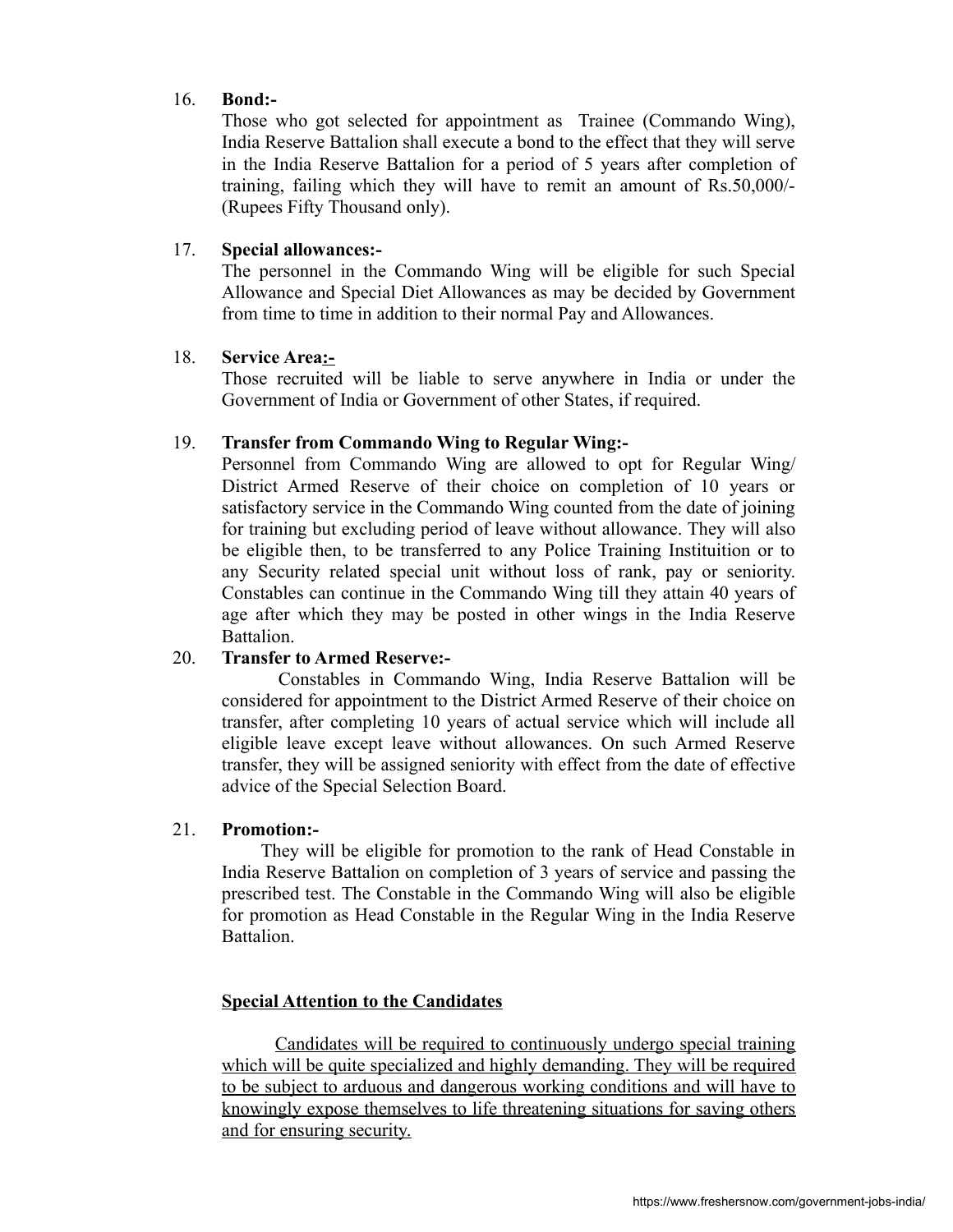## 22. **Mode of submitting Applications::-**

 Candidates must register as per ONE TIME REGISTRATION with the official Website of Kerala Public Service Commission **www.keralapsc.gov.in** before applying for the post. Candidates who have registered can apply by logging on to their profile using their User-ID and Password. Candidates must click on the **'Apply Now'** button of the respective posts in the Notification Link to apply for a post. Those candidates who create new profile 01.01.2022 onwards should upload their photograph taken within six months. Name of the candidate and the date of photograph taken should be printed legibly at the bottom portion. There is no change in other instructions regarding the uploading of photographs. No application fee is required. Candidates are responsible for the correctness of the personal information and secrecy of password. Before the final submission of the application on the profile, candidates must ensure correctness of the information in their profile. They must quote the User-ID for further communication with the Commission. Application submitted is provisional and cannot be deleted or altered after submission. **Candidates are advised to keep a printout or soft copy of the online application for future reference. Candidates can take the printout of the application by clicking on the link 'My applications' in their profile. All correspondences with the Commission, regarding the application should be accompanied with the print out of the application.** The application will be summarily rejected if non-compliance with the notification is found in due course of processing. Original documents to prove qualification, experience, age, community etc. have to be produced as and when called for.

- **23.** Appropriate disciplinary action as per Rules of Procedure Rule 22 shall be initiated against those candidates who submit applications with bogus claims of qualification regarding education, experience etc and submit confirmation for writing examination irrespective of whether they are present or absent for the examination
- **24. Last date of submission of applications**: **18/05/2022** Wednesday up to 12.00 hrs Midnight.
- **25.** If Endurance Test/Written Test/OMR Test/Online Test/PET is conducted as a part of this selection candidate shall submit a confirmation for writing the examination through their One Time Registration Profile. Such candidates alone can generate and download the admission tickets within the last fifteen days till the date of test. The applications of candidates who do not submit confirmation within the stipulated period will be rejected absolutely. The periods regarding the submission of confirmation and the availability of admission tickets will be published in the examination calendar itself.